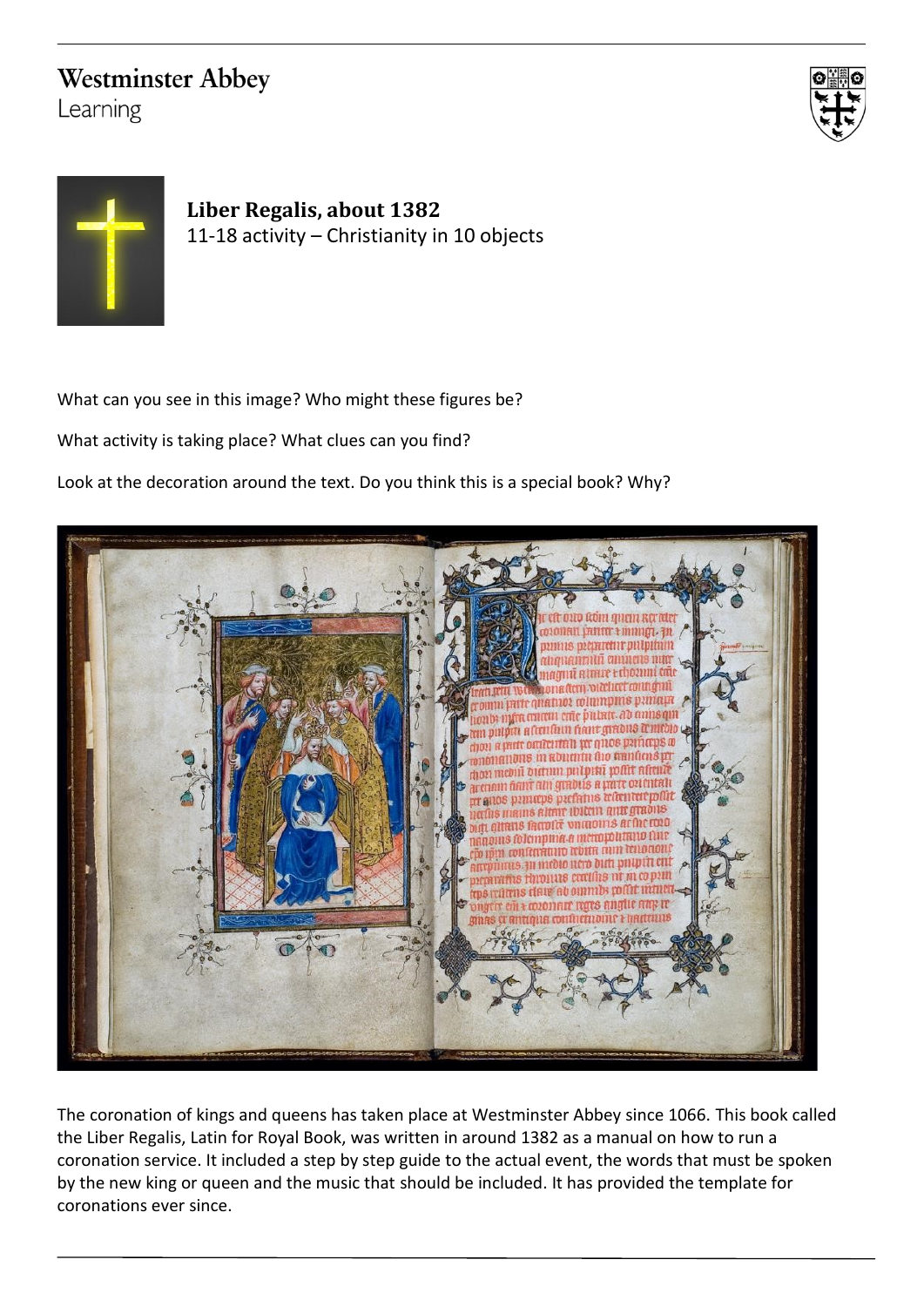A coronation is a religious ceremony. The idea of anointing, being blessed with holy oil, and crowning monarchs links back to the biblical stories of King David and King Solomon. Since the 18<sup>th</sup> century, the anthem Zadok the Priest has been sung by the choir at the coronation. The words of Zadok the Priest came from this Bible passage:

'So Zadok the priest, Nathan the prophet, Benaiah son of Jehoiada, the Kerethites and the Pelethites went down and had Solomon mount King David's mule, and they escorted him to Gihon. Zadok the priest took the horn of oil from the sacred tent and anointed Solomon. Then they sounded the trumpet and all the people shouted, "Long live King Solomon!" And all the people went up after him, playing pipes and rejoicing greatly, so that the ground shook with the sound.' 1 Kings 1:38-40



## **Talk with others**

What impression of a coronation ceremony does this Bible text give you? Does it sound solemn and dignified? Noisy and joyous? Or perhaps a mixture of both?

## **Activity: Listen to coronation music**



The image shows the memorial to George Frideric Handel (1685-1789) a famous composer who is buried at Westminster Abbey. Handel composed many famous pieces of music but some of his most famous were the Coronation anthems.

Listen to [Handel's Zadok the Priest](https://www.youtube.com/watch?v=vawWBui4_kM) in this short clip about the Coronation Chair.

- How many different musical instruments can you identify in this piece?
- How does the music make you feel?
- Can you create music that is solemn and also joyful?